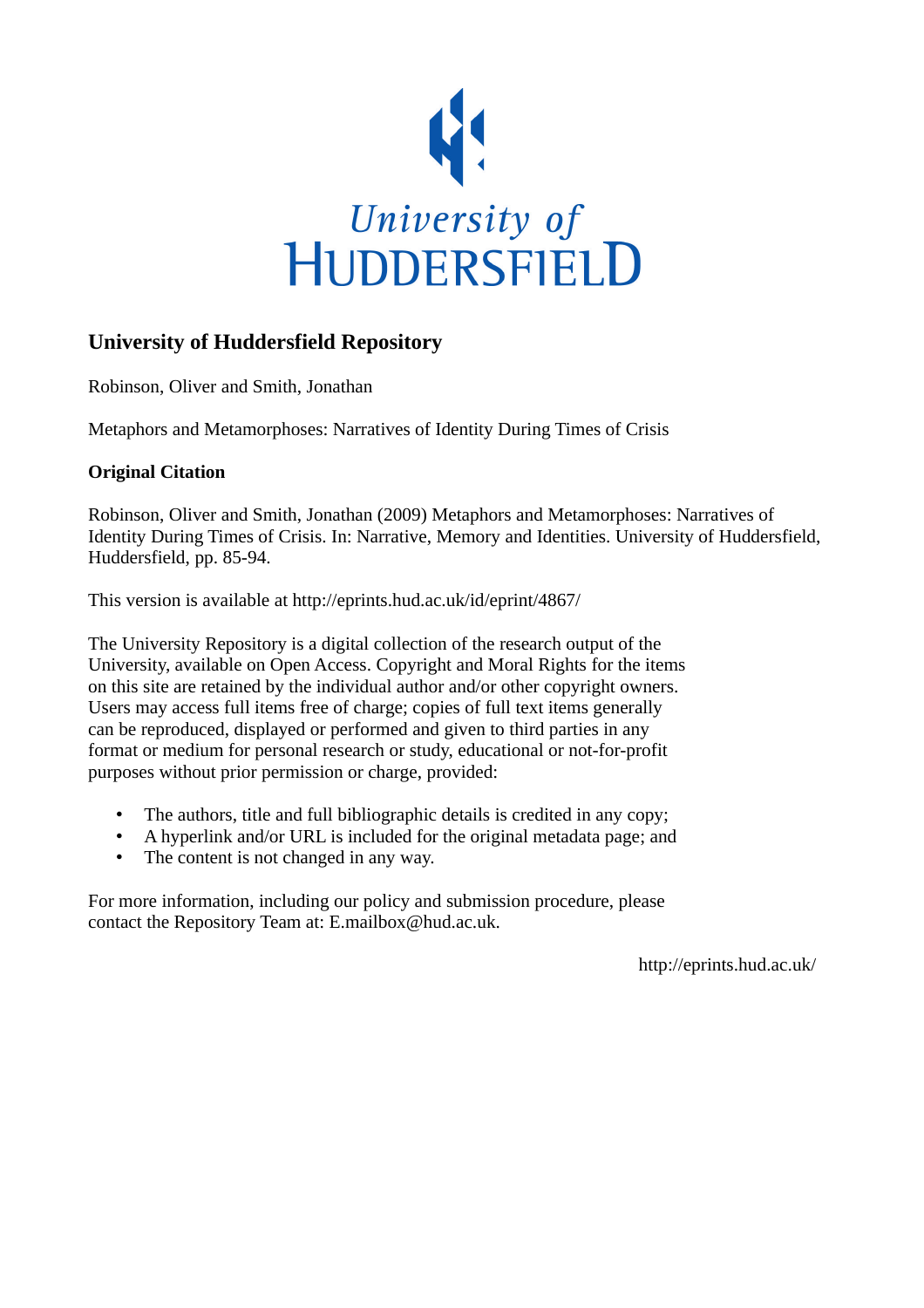# 9 Metaphors and Metamorphoses: Narratives of Identity During Times of Crisis

OLIVER ROBINSON AND JONATHAN SMITH

### **bstract A**

Booker (2005). The theoretical significance of these findings and interpretations is discussed. The narrative of transformative crisis appears in both autobiographical and fictional accounts of individual lives; it typically involves a difficult or traumatic episode and a period of self-questioning out of which a person emerges more able and more emotionally mature than before (Booker, 2005; Erikson, 1968; Tedeschi and Calhoun, 1995). The present study used interviews to elicit 22 narratives about crises experienced between the ages of 25 and 40, and about any developmental transformation and change that surrounded these crises. Analysis revealed a common four-phase process to the crisis episodes, common metaphors and recurrent descriptions of identity metamorphosis, ie. of 'becoming a new person'. Comparison of these findings with theory on fictional plots shows a clear parallel between the four-phase process of crisis found in the current study and the 'rebirth' plot described by

### **Introduction**

out of all crises he saw the potential arising for development, as well as the potential for mental disorder: Both autobiographical and fictional accounts of adult lives contain descriptions of personal transformation over the course of a crisis, trauma and/or period of stress. Crisis episodes are considered by many to be an integral part of development ever since Erikson (1968) placed a strong emphasis on their presence in adolescent and adult identity transitions. Levinson (1978) and Sheehy (1977) wrote that a person who avoids crises might be minimising discomfort but also avoiding the inevitability of change and development. Caplan (1964) distinguished between accidental and developmental crises, but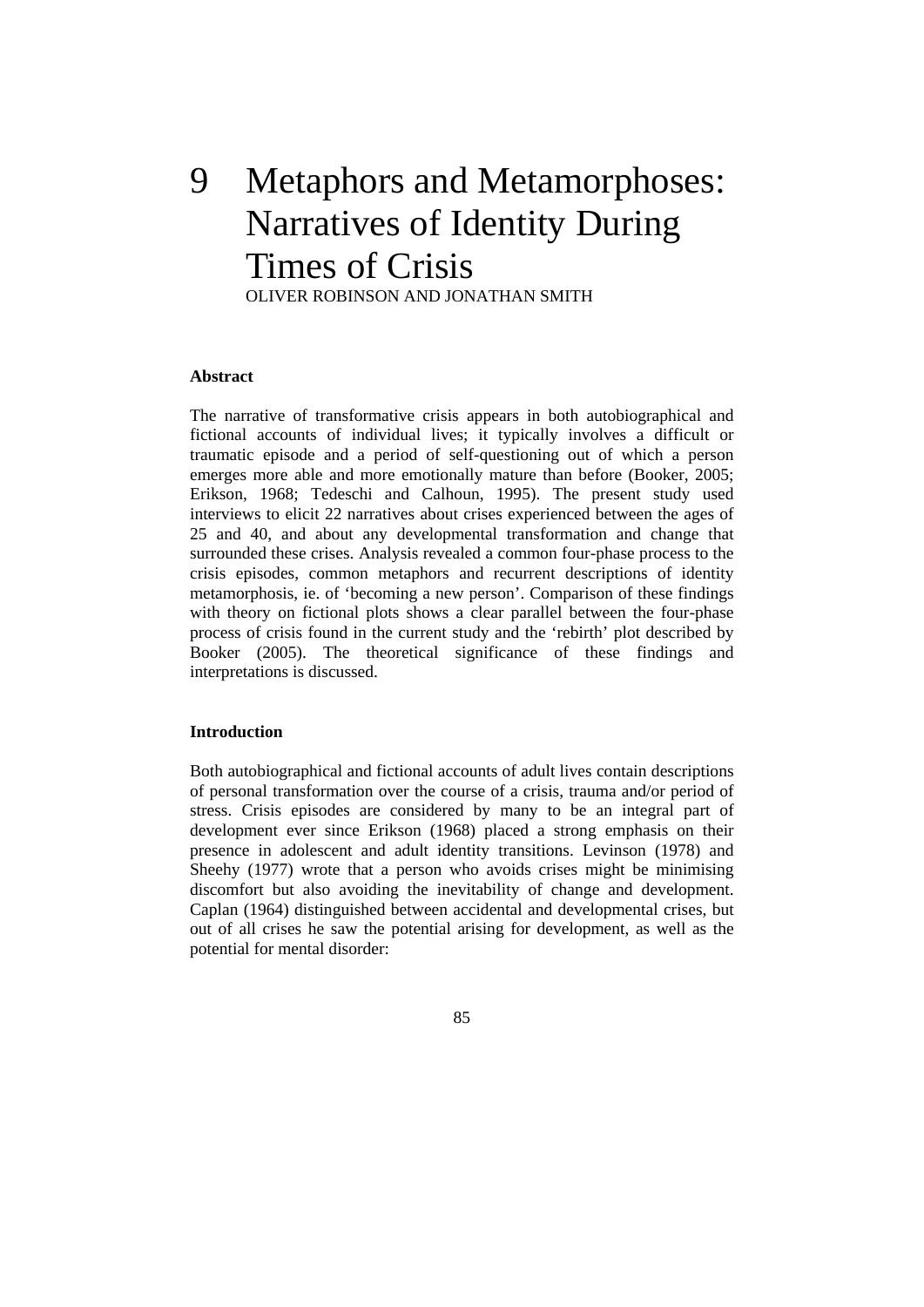of psychological deterioration. It is a way station on a path leading away from or toward mental disorder. The outcome of the crisis depends on the resolution of a complex of conflicting forces during the period of the disequilibrium. Every crisis presents both an opportunity for psychological growth and the danger

*\_\_\_\_\_\_\_\_\_\_\_\_\_\_\_\_\_\_\_\_\_\_\_\_\_\_\_\_\_\_\_\_\_\_\_\_\_\_\_\_\_\_\_\_\_\_\_\_\_\_\_\_\_\_\_\_\_\_\_\_\_\_\_\_\_\_\_\_\_* 

(Caplan, 1964, p.53)

are often considered retrospectively as positive turning points in the life McAdams (2006) found in his research on life stories that the defining features of autobiographical narratives amongst American adults are 'redemptive' episodes during which suffering and crisis are transformed into a positive or generative outcome. He suggests that the ability to craft the positive from the negative promotes mental health and wellbeing (McAdams, 1993). Other theorists consider periods of distress to be challenges to leave behind self-defeating attitudes or defensive/destructive habits. Flach (2002) concluded that emotional disruption and then reintegration is the basis of psychological growth and can be enriching in itself, and that this is the 'secret strength' of depression. Taylor (1989) researched personal reflections on times of serious physical illness, and found that people frequently see illness in retrospect as a time during which development and positive change occurs. Smith (1991) investigated accounts of pregnancy and found that retrospective narratives emphasised the positive developments that occurred during pregnancy and as a result of the pregnancy period. Tedeschi and Calhoun (1995) researched the phenomenon of 'post-traumatic growth' and concluded that traumatic events narrative which bring greater understanding of self, more self-disclosure and increased appreciation for existence.

 Fictional narratives show a similar form of transformative episode within their plotlines. Booker (2005) analysed fictional plots and concluded that seven plot forms underlie the majority of literary and dramatic storytelling. Five of these (*Voyage and Return, Rebirth, Rags to Riches, Overcoming the Monster* and *The Quest*) recount transformative experiences of a central character, with central crises and stresses proving to be the essential elements of that transformation process. *Rebirth* is the plot that is of particular interest to this article, as it is with this plot that autobiographical accounts of crisis have the closest parallels. In the rebirth plot, an individual starts off in an aversive, restricted and trapped state, due to ill fortune, evil force or curse. This situation seems irresolvable, and the person seems doomed to be in this state indefinitely. But a turning point comes when the person is led out or escapes daringly, goes through a series of close encounters, comes close to death, but is eventually 'reborn' with a new sense of freedom and new understanding. Classic stories such as Sleeping Beauty, A Christmas Carol, and Crime and Punishment all take this plot form. The Shawshank Redemption is a cinematic rendering of this plot; Andy DuFrein is firstly falsely imprisoned and is incarcerated for many years, during which time he is bullied and abused. Then,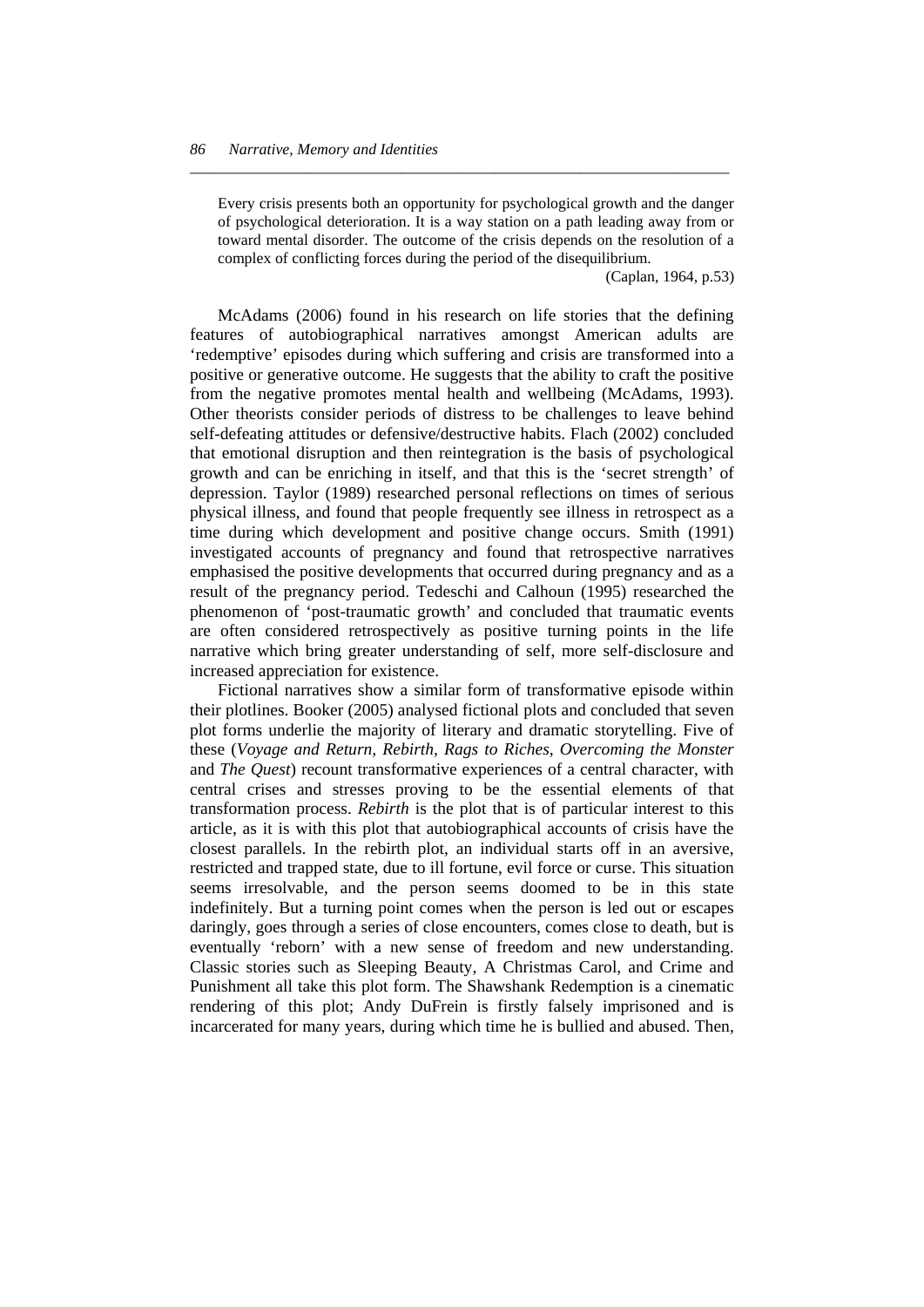when others think Andy is about to commit suicide, they find that he has escaped. The film finishes with a symbolic scene of openness and liberation, as Andy and his friend Red are shown from a distance in the warm sunshine on a white sand beach with no barriers or boundaries around them.

### *Research Questions*

analysed. We were initially investigating the nature of crisis in early adulthood midlife and adolescence. This study did not, from the outset, explicitly aim to analyse the similarity and overlap between crisis episodes and fictional plot forms. The integration of findings and plot emerged only after the data was collected and thematically due to the relative neglect in the literature of crisis in this period relative to

The three research questions that were posed at the outset of the study were:

- experience related in narrative? 1. What does early adult crisis involve as an experience, and how is this
- adult crisis? If so, what? 2. Is there a common process underlying differing manifestations of early
- . Do early adult crises have a formative role in development of the self? If 3 so, why?

### **Method**

### *Case Definition*

lasted at least a month and have concluded at least a year prior to the interview in order to provide time for reflection on the episode and its implications as a whole. A definition of crisis based on existing theory provided inclusion and exclusion criteria for recruitment. Firstly, crises were required to be 'developmental' in order to have specific relevance to early adulthood, while 'accidental' crises such as those that were a reaction to bereavement, birth, chronic illness or accident were excluded (Caplan, 1964). A crisis episode had to involve chronic stress (Lazarus, 2000; Murgatroyd and Woolfe, 1982), significant negative emotion (Parry, 1990), a feeling of being out of control (Hoff, 1978), domestic and/or work disruption (Slaikeu, 1990), and the person involved also had to personally reflect on the period as one of crisis. The crisis period had to have

*Participants and Interviews*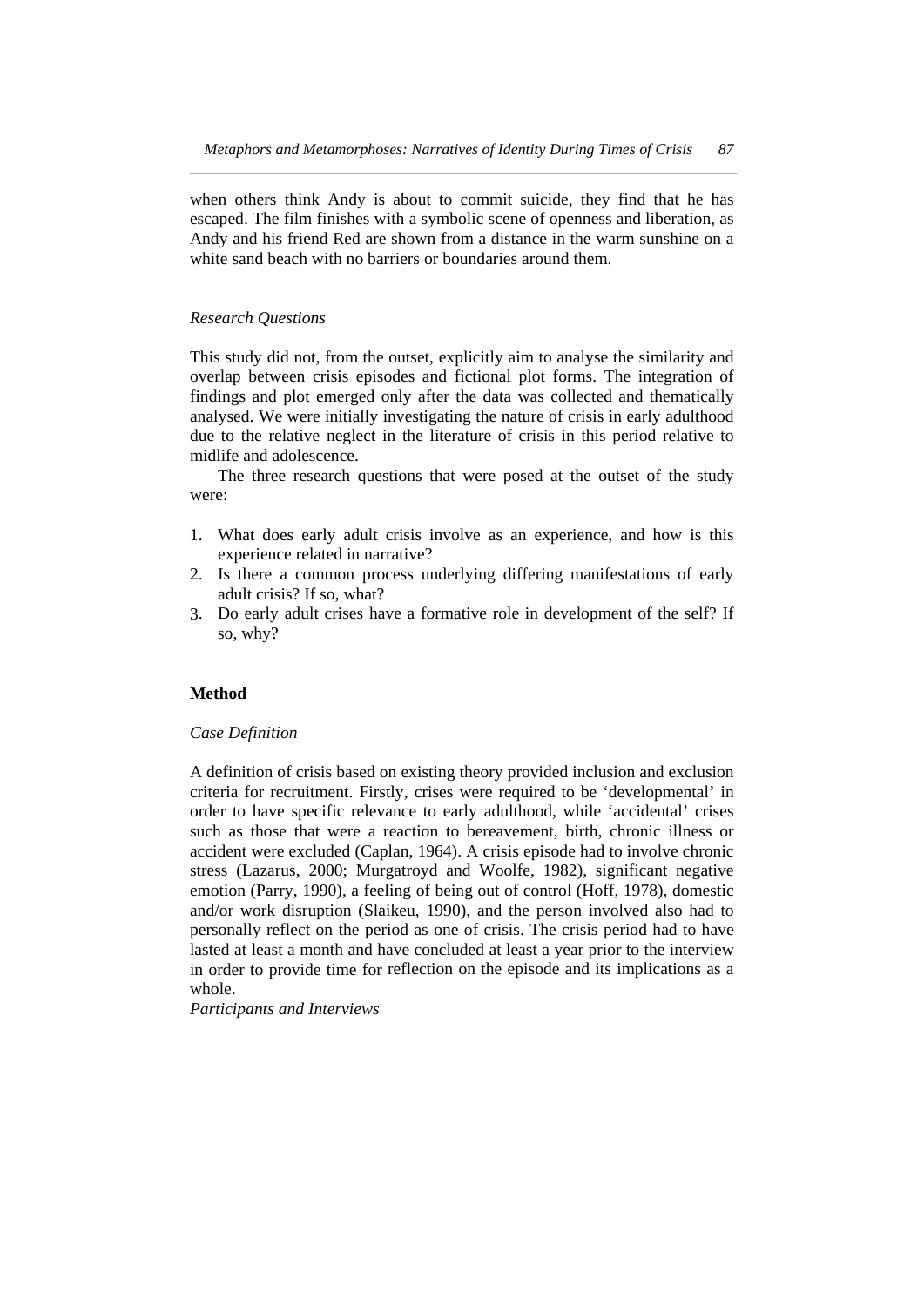interviewed in total. The ceiling of the age range was 37, in order to make sure that the crisis was not overlapping with the mid-adulthood phase (commencing Participants were recruited for the study through email circulars within an adult education university and email to a database of non-students held by the psychology department of the same university. Twenty-two individuals were age 40), and the minimum age was 25 to avoid those in full-time education.

*\_\_\_\_\_\_\_\_\_\_\_\_\_\_\_\_\_\_\_\_\_\_\_\_\_\_\_\_\_\_\_\_\_\_\_\_\_\_\_\_\_\_\_\_\_\_\_\_\_\_\_\_\_\_\_\_\_\_\_\_\_\_\_\_\_\_\_\_\_* 

interview about 30 minutes. The final breakdown of genders and ages are shown in Table 1. All names and place names in this report were changed to protect anonymity. The contributing participants came from three phases of one research initiative, conducted over the course of several years as part of a doctoral thesis. Sixteen participants were part of the first data collection phase and were interviewed once for approximately 1 hour each. 1 of the initial 16 was reinterviewed, in order to develop a single case-study example of crisis in more detail. Then 6 new participants were interviewed twice in a separate follow-up study, with the first interview lasting approximately 1 hour and the second

#### **able 1 Age Band and Gender for the 22 Participants Table 1**

| Ages      | <b>Male</b> | Female |
|-----------|-------------|--------|
| $25 - 32$ |             |        |
| $33 - 40$ |             |        |

### *Analysis*

The analytical approach used in this study was a hybrid that employed techniques from Interpretative Phenomenological Analysis (Smith and Osborn, 2003) and Miles and Huberman's Interactive Model (1994). For a detailed justification and description of this composite methodology, see Robinson and Smith (in press). Interviews were first analysed individually, then each gender was analysed for cross-case themes and finally the whole sample was analysed. Themes and structures were developed by tentatively and iteratively integrating data with theoretical concepts. The interpretive framework evolved continuously over the process of conducting interviews, writing memos, extracting themes, integrating themes and creating a written report.

### **Results**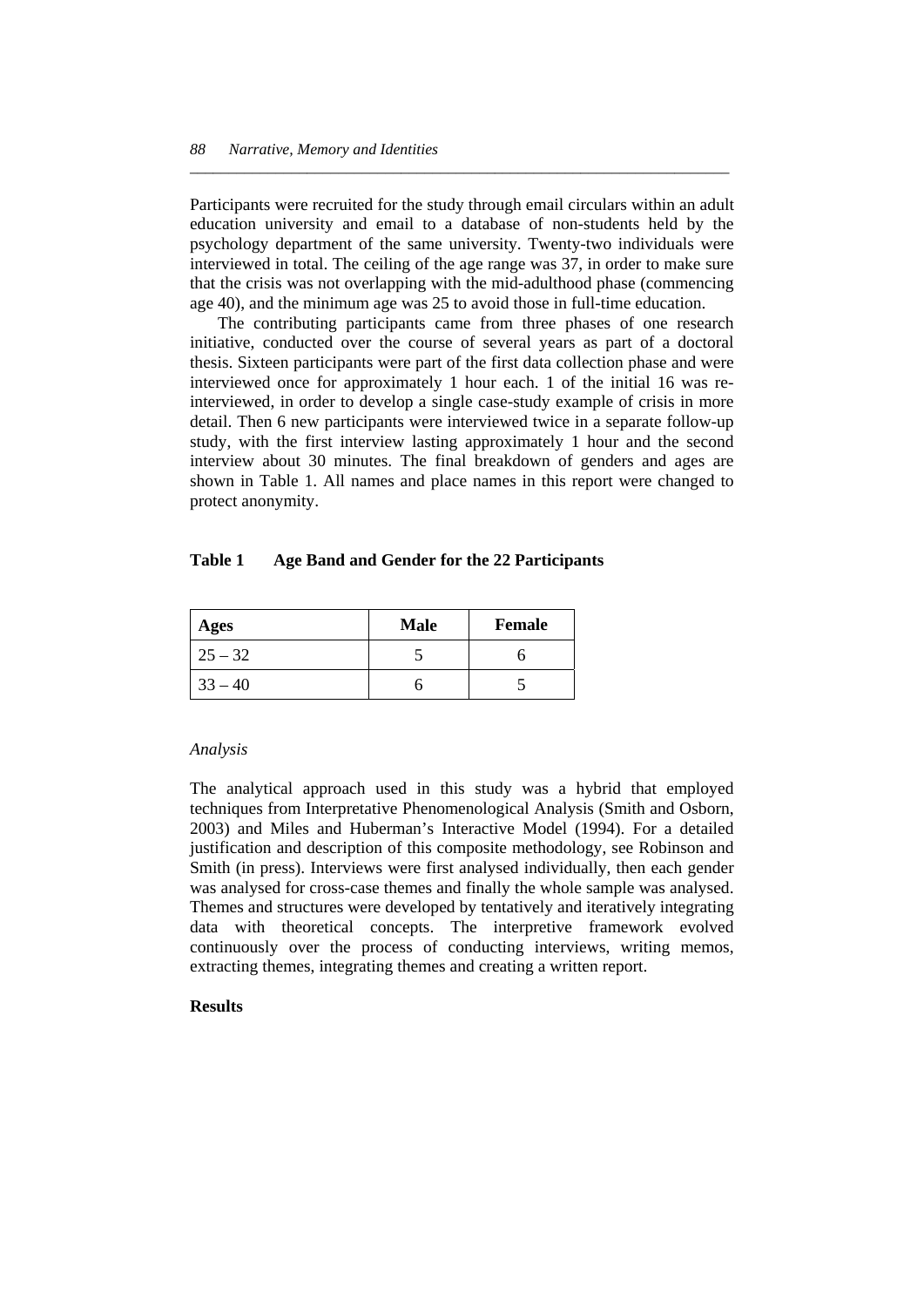collection phase, and was modified and expanded in the process. Each phase of the 4-phase model is characterised by a specific *life situation*, a specific set of *xperiences* and particular kind of *identity*. *e* Analysis of data from the first 16 participants led to a four phase model. The model held for the further 6 individuals who were interviewed in the later data

### *Phase 1: Locked In*

between an inner self and outer identity. Metaphor are used to convey the exp erience of entrapment that defines Phase 1, such as the following examples: Phase 1 of the model is defined by commitments that have been made for extrinsic reasons and are no longer wanted, and from which there is no sensed possibility of separation due to feelings of obligation or passivity. There is a corresponding sense of being locked-in, trapped and constricted. Identity in Phase 1 feels externally controlled, role-defined and there is a dissonance

I thought what the hell am I doing here, what am I doing, this is my life, what am I doing. I would walk up the stairs into the office and I would think what am I doing with my life? It felt like a prison. (Angela)

The self that I remember back then was almost in a straightjacket, I felt very trapped, and rigid. (George)

I guess the image that comes to my mind is of a gerbil running around on a wheel endlessly. No escape. Constantly running. (Rachel)

I did feel a little bit dead, a bit like a ghost sometimes. I remember sometimes I would go for a walk around, or a little wander around, I wouldn't really be feeling anything, I wouldn't feel like I was even there. (Jack)

I really did feel that the lights were on but I was buried deep down inside there somewhere. (Frances)

### *Phase 2: Traumatic Separation*

but it is soon clouded by anxiety and guilt. Metaphors in this phase emphasise a sense of annihilation, as the structures of identity and adult commitments that defined Phase 1 are shorn away and yet to be replaced: Phase 2 involves a gradual realisation of the possibility of change, leading to a physical and mental separation from the Phase 1 life situation, by way of leaving job, partner or both. This is a traumatic and emotional time but is also experienced as liberating. There is a window of relief when separation is made,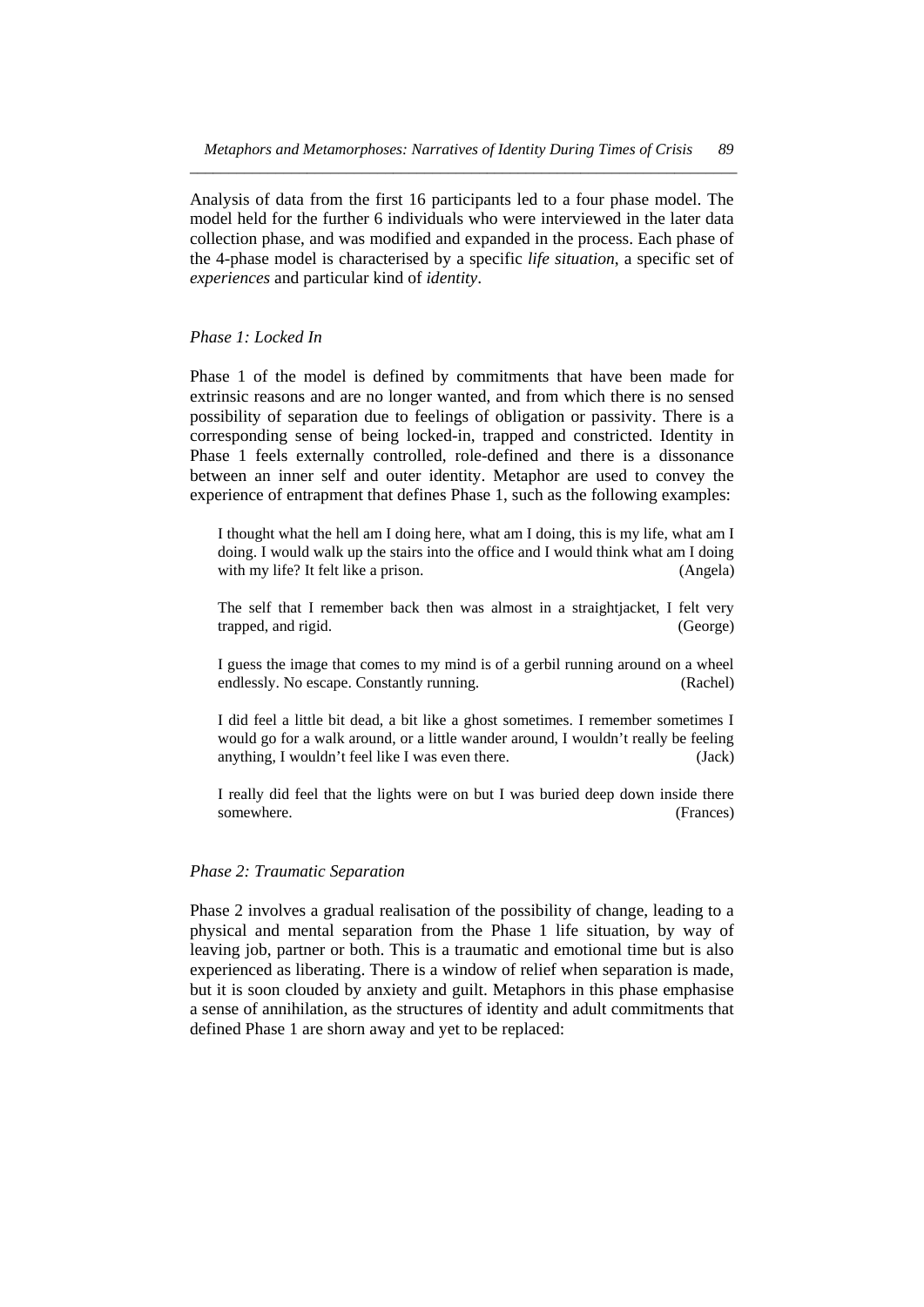I could have gone two ways, and one could have been more self destruction but I gladly went the other way. (George) I had to hit rock bottom and I had to have that crisis experience, in order for me almost to be debilitated and to be forced to take time for myself, to be reflective and to think gosh, I was very close there to things almost ending, and to recognise, so it was a huge slap, a huge explosion or implosion, and then it seemed to me that

*\_\_\_\_\_\_\_\_\_\_\_\_\_\_\_\_\_\_\_\_\_\_\_\_\_\_\_\_\_\_\_\_\_\_\_\_\_\_\_\_\_\_\_\_\_\_\_\_\_\_\_\_\_\_\_\_\_\_\_\_\_\_\_\_\_\_\_\_\_* 

could define myself. So I had effectively annihilated myself as I knew myself, and I had nothing that replaced it. (Guy) I defined myself by what I did and what I did really didn't matter. When I realised that it didn't matter, I effectively didn't exist. I didn't have a model by which I

contemplating suicide, but I felt in a way like that, that my life was pretty worthless at that point. You know, I'd failed, it was the sense of failure. (Ben) Well I felt absolutely demolished. I never felt suicidal, I don't remember ever

### Phase 3: Opening and Exploring

meaningful quest for answers, which contrasts sharply from the descriptions of stasis that defined Phase 1: Phase 3 of the model is a time in which there is more open exploration and experimentation; there is no full-time job or relationship necessarily, but instead a feeling of restlessness and excitement that leads to reconceptualising identity in a way that feels more autonomous, more open to exploration and more authentic. Metaphors used to describe Phase 3 have the essence of a

to perhaps be directed, and usually it was in the wrong direction, and I'd come back again. (Gemma) And that's how I got through that muddled period of finding the direction I was going to take. It was very much trial and error, talking to people, allowing myself

 (Jack) I think I started to have a bit more of a quest really, in understanding other people and understanding myself, and studying, and I started to get much more involved.

the way that I wanted it constructed, and not the official, smarmy, chocolate box  $(Guv)$ I could start to rebuild and reconstruct myself, create a new life for myself. This allowed me to put the pieces of the jigsaw back together again, but constructed in picture that was on the box originally

*Phase 4: Transformative Resolution* 

In Phase 4 a resolution to crisis is found in new commitments, more open relationships, a sense of inner-outer balance and an altered identity. Phase 4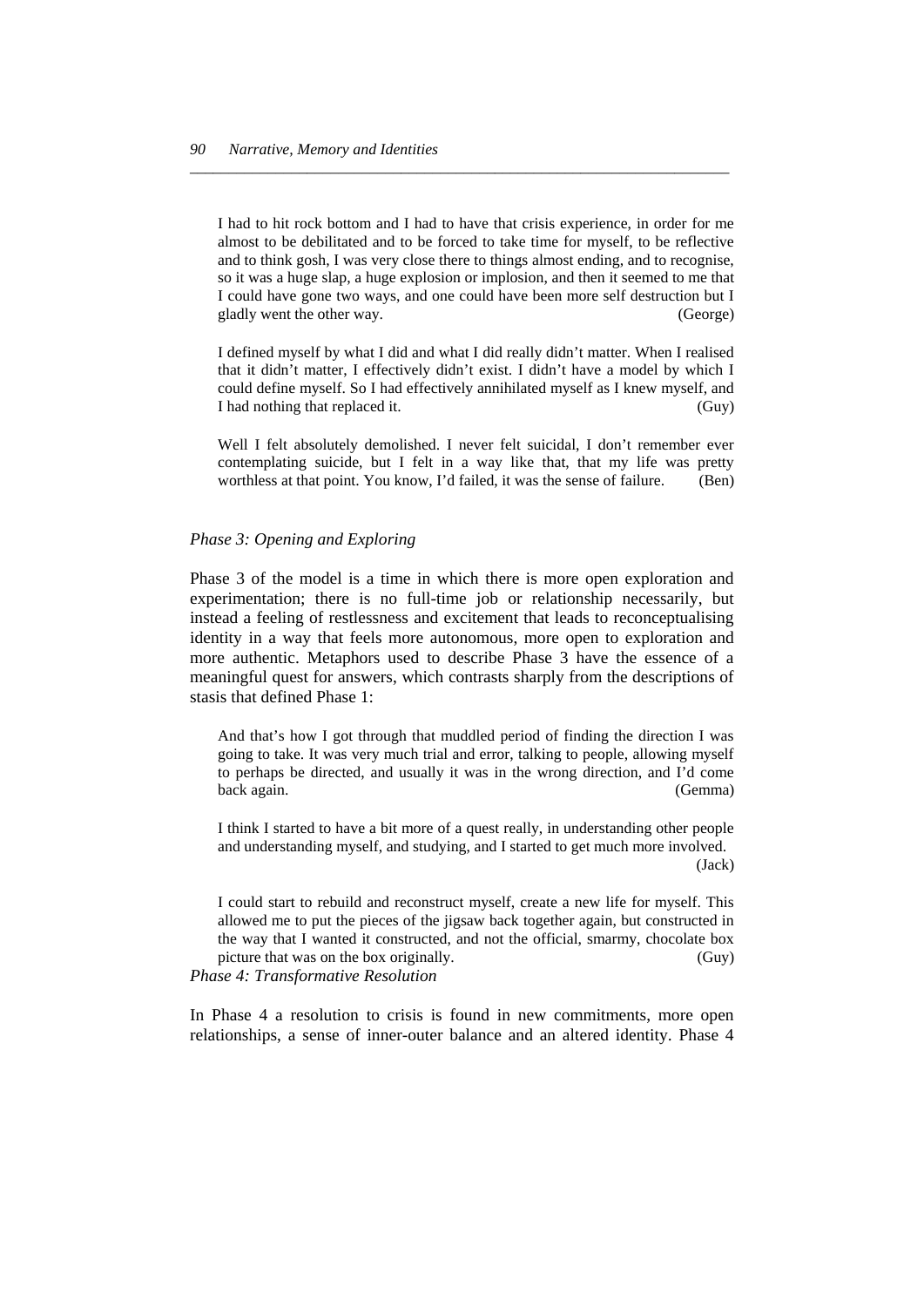change in identity over the course of crisis has been a watershed between an old self and a new self: metaphors typically describe a *metamorphosis of selfhood*; a reflection that the

break away, everything had to be washed away and then the new me could emerge out of it. (Guy) The new me started to emerge. It's like how the acorn drops from the oak but then turns to mulch and just when it looks like its destroyed, then something blossoms out of it, that to me seems like a very strong metaphor, because everything had to

are given enough of a hard time to wake up. There is a natural entropy in us that doesn't respond well to too easy a life. (Claire) However you prune a rosebush will to a greater or lesser extent dictate how the rosebush grows thereafter. There are certain organisms that don't flourish unless they are pruned quite radically, and I think there are certain elements of awareness, consciousness, strength, determination, that are not realised unless you

I would say that we are two completely different people, I've separated from that person. [referring to *herself* before and after the crisis] (Gemma)

as a new me. Obviously still the same me, but my desires and my focuses have completely changed. (Rob) It's been awesome. I have already used the term awakening. I have been rebirthed

The person of that period and the person now are different people and it was a tremendous learning experience. (Rachel)

think people would say the same thing of me, I'm the same Neil at my core, just reaching now into other parts of me, a fuller Neil perhaps. (Neil) I am the same person, just an expanded version with a different dimension to me. I

### **Discussion**

Crisis appears to have a particular process in early adulthood, during which phases progress in an overlapping but reliable sequence. The episode is experienced retrospectively as integral in the developing identities of the participants. The experiences and effects on identity were frequently recounted using metaphor. It is these metaphors that demonstrate a clear relationship between the structure of early adult crisis and the classic 'rebirth' plot (Booker, 2005). Booker describes many examples of the rebirth plot, and suggests that all show a basic structure: initially, the protagonist of the narrative is under a dark spell which has trapped them into some frozen, trapped state. Imagery, symbolism and metaphor that are used to give a graphic sense to this state include coldness, isolation, immobility, constriction, sleep, darkness, sickness,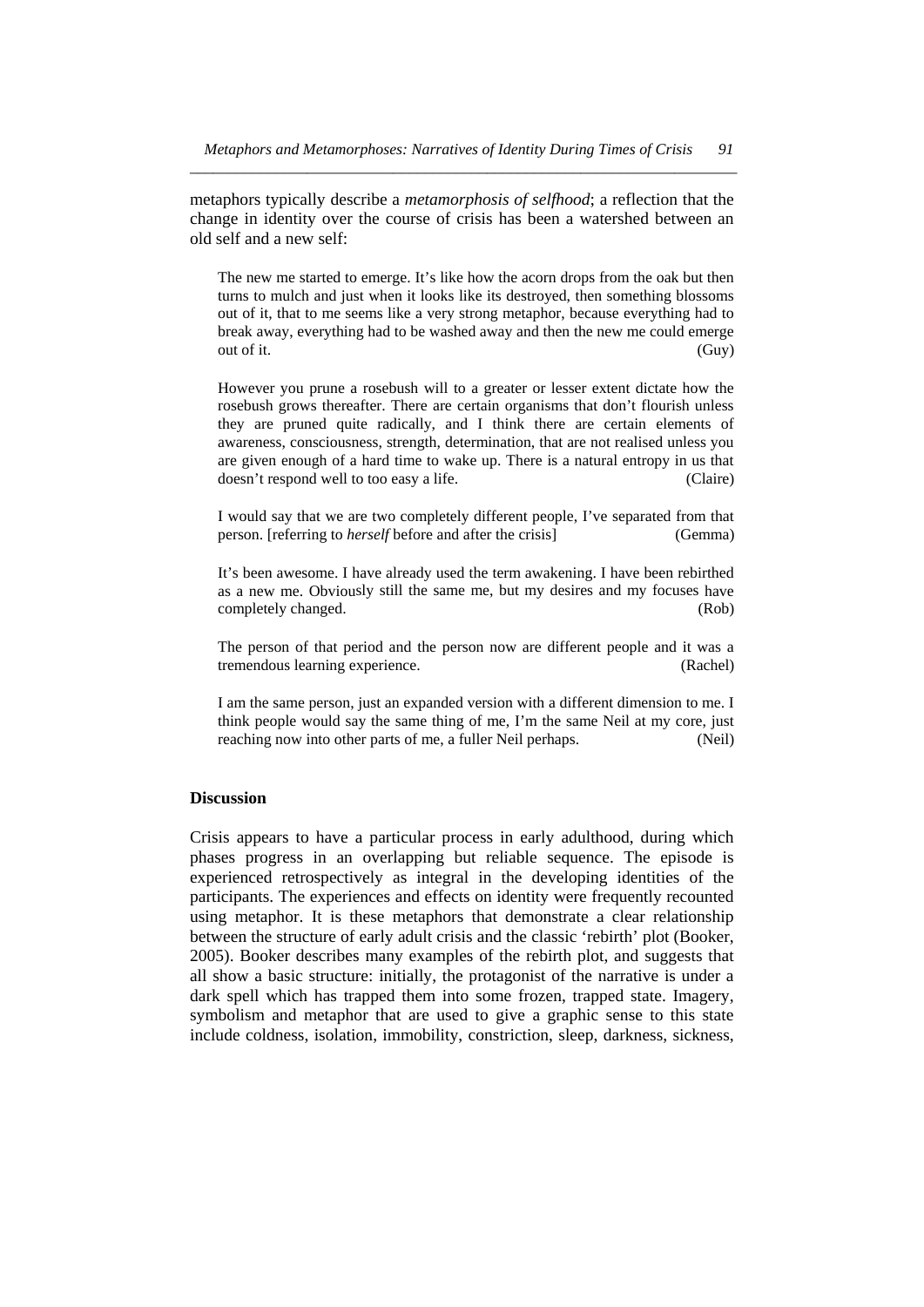compared in Table 2. Both move from the same depictions of constricted stasis to a turning point and then to a period of expansive growth and resolution. decay, isolation and despair. This culminates in the second part; a kind of "nightmare crisis" (Booker, 2005, p.203), which seems to bring imminent death. The third part is the 'act of redemption' in which the protagonist is liberated from the entrapping situation and the danger that surrounds them. After this act of liberation and change, the rebirth plot portrays being brought 'into the light', aided with depictions and symbolism of warmth, movement, awakening, health, growth, joining together, happiness, hope and love. Thus there are distinct phases in the chronology of the rebirth plot, with a clear 'before' and 'after', just as there are in autobiographical narratives of crisis episodes. The four phases of crisis and the phases of the rebirth plot are

*\_\_\_\_\_\_\_\_\_\_\_\_\_\_\_\_\_\_\_\_\_\_\_\_\_\_\_\_\_\_\_\_\_\_\_\_\_\_\_\_\_\_\_\_\_\_\_\_\_\_\_\_\_\_\_\_\_\_\_\_\_\_\_\_\_\_\_\_\_* 

| <b>Table 2</b> |  |  |  | <b>Comparing Rebirth Plot with Crisis Model</b> |
|----------------|--|--|--|-------------------------------------------------|
|----------------|--|--|--|-------------------------------------------------|

|    | <b>Rebirth Plot Form</b>          |    | <b>Crisis Model</b>                  |
|----|-----------------------------------|----|--------------------------------------|
| 1. | Trapped: protagonist trapped      |    | 1. Locked In: person feels trapped   |
|    | them into some frozen state       |    | in a stultifying life role           |
| 2. | Redemption: when all seems        |    | 2. Traumatic Separation: emotional   |
|    | lost there is a hazardous escape, |    | upheaval surrounds leaving the       |
|    | with the help of another key      |    | pre-crisis roles                     |
|    | character                         |    |                                      |
|    | 3. Liberation: the person frees   | 3. | Opening and exploring:               |
|    | himself/herself from the place    |    | experimenting with<br>new            |
|    | and mental space that defined     |    | activities and sides of the self, to |
|    | Phase 1, and realises his/her     |    | develop a more autonomous            |
|    | better self                       |    | identity                             |
| 4. | From darkness into light: the     | 4. | Transformative Resolution: the       |
|    | protagonist finds a new and       |    | person finds a new fulfilling role   |
|    | authentic way of being and        |    | and/or relationships, and a more     |
|    | fulfils central task or destiny   |    | authentic identity                   |

The simple explanation for this similarity between retrospective accounts of crisis and fictional plot is that when crises are recounted from actual lives, memories are selectively recalled in plot form, so that the episode becomes a meaningful story that cast us in a positive or generative light and adds a dramatic tone to the life story (Smith, 1991; Taylor, 1989). However, there is also the possibility that the rebirth plot may map onto crisis episodes due to an opposing pathway of influence. Booker takes the position that the popularity of classic fictional plots is in their capacity to shine a mirror on the structures and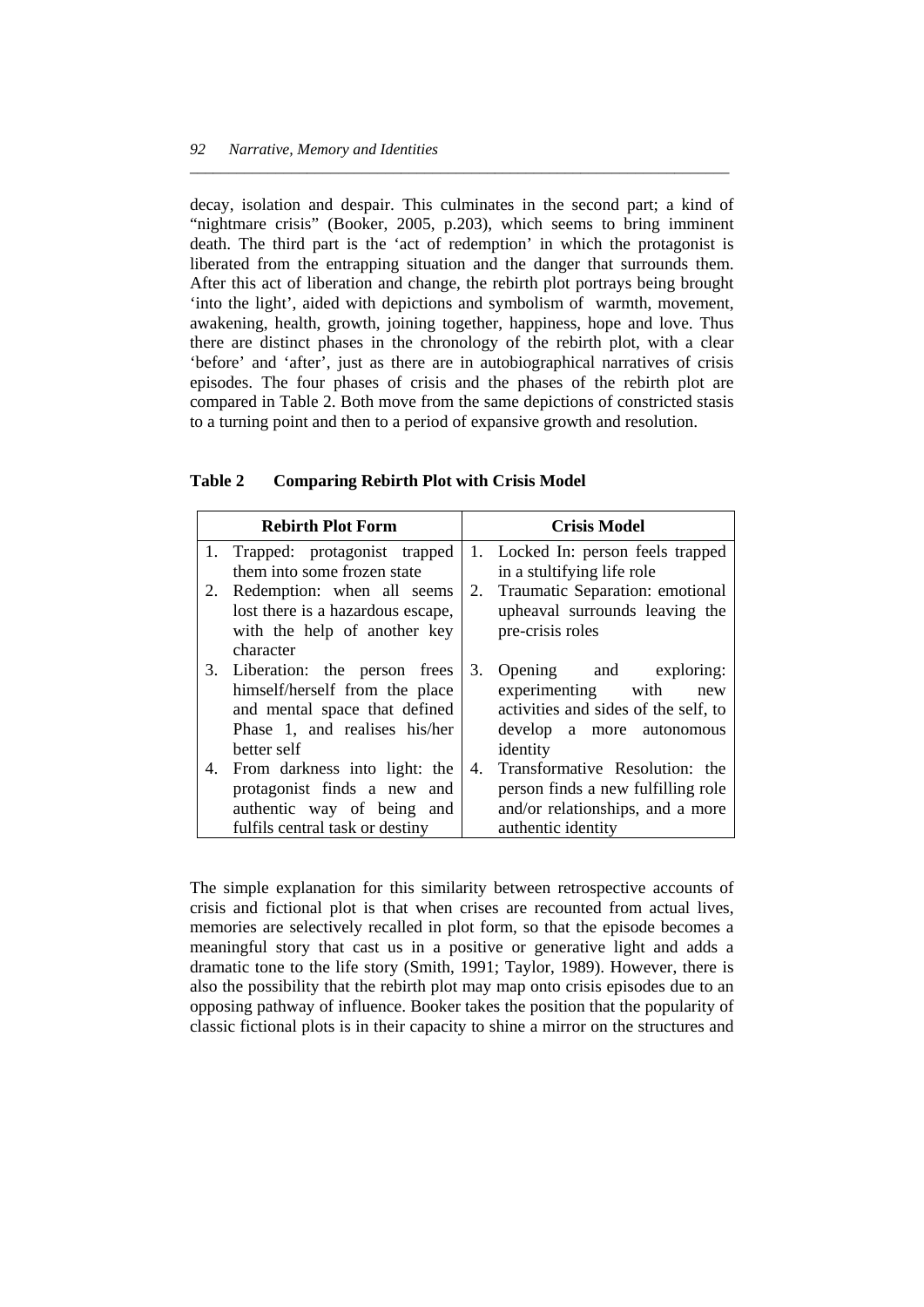narrative; it both facilitates and limits episodic memory and the telling of life processes of real human development; he suggests that the protagonists in classic plots undergo experiences and challenges that reflect back to us in symbolic form key challenges of being human. This being the case, storytelling has an evolutionary function in preparing us as children and young adults for what may lie ahead in the life course. Thus the rebirth plot may map onto biographical accounts of crisis because it is designed to mirror formative episodes of identity transition in adult lives. So life episodes may not simply be emplotted, but plot itself may be fitted to life episodes given its origin in the symbolic encapsulation of real challenges of the human life story. A reciprocal influence is a possible integrative conclusion; storytelling has evolved to give us plot forms that fit to human lives and developmental challenges, but may then lead to a selective telling of life episodes, as individuals schematise an autobiographical memory in storied form. And therein lies the double-bind of episodes (Robinson, 2008).

that looks at this relation, the more conclusions we will be able to draw and the more theory we will be able to extrapolate. This study provides a rare bridge between fictional narrative and autobiographical narrative, and suggests that the study of this link is fruitful for both sides (Albright, 1994). It is hoped that this may be a spur in the direction of further research that looks at the formative relation of fictional plot and human lives. The limitations of the method are that directional influences between fiction and human lives can only be indirectly inferred, so it is impossible to conclude with certainty about which has a more formative influence on narrative, the life episode or the plot, but the more data there is

### **eferences R**

- Alb right, D. (1994) Literary and Psychological Models of the Self, in U.Neisser and R.Fivush (Eds.), *The Remembering Self: Construction and Accuracy in the Self-Narrative* (pp.19-40), Cambridge University Press.
- Booker, C. (2005) *The Seven Basic Plots: Why We Tell Stories*, London: Continuum.
- Caplan. G. (1964) *Principles of Preventive Psychiatry*, New York: Basic Books.

Erikson, E.H. (1968) *Identity, Youth and Crisis*, Faber and Faber, London.

- Flach, F. (2002) The Secret Strength of Depression, 3rd Edition, Hatherleigh Press.
- Hoff, L.A. (1978) People in Crisis Understanding and Helping, Addison-Wesley Publishing Company.
- Lazarus, R.S. (2000). *Stress and Emotion: a new synthesis*, London: Free Association Books.